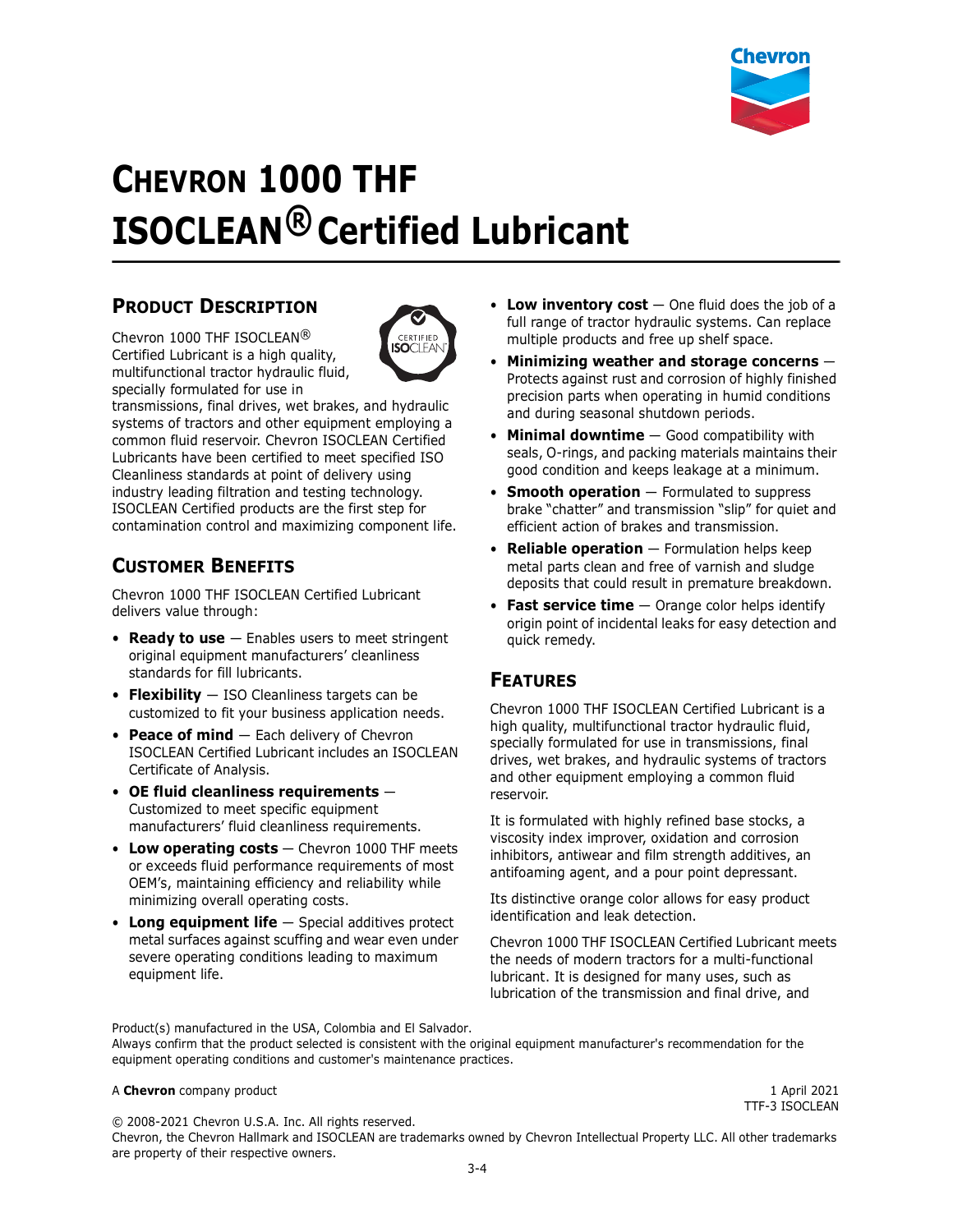serves as a hydraulic fluid to operate power steering units, brakes, implements, and attachments.

Chevron 1000 THF ISOCLEAN® Certified Lubricant is formulated to suppress brake "chatter" and excessive brake facing wear. It offers smooth operation of clutch packs and wet brakes, provides excellent shifting action, provides exceptional rust and corrosion protection for vital parts, and minimizes leakage because of good compatibility with seals, O-rings, and packing materials.

It helps prevent sludge and varnish formation, protects metal surfaces against scuffing and wear, and provides outstanding lubrication for spur, helical, and spiral bevel final drive gears.

Chevron 1000 THF ISOCLEAN Certified Lubricant is compatible with equipment manufacturer's proprietary fluids and other fluids of this type.

#### **APPLICATIONS**

Chevron 1000 THF ISOCLEAN Certified Lubricant meets requirements by Hitachi for aftermarket use and is recommended for use in its Rigid Dump Trucks (model codes EH3500AC-3, EH4000AC-3 & EH5000AC-3).

It is also recommended for use:

- in ABB Dodge controlled start-up transmissions
- in non-hypoid API GL-4 applications
- in Hitachi mid-sized wheel loader axle applications, transfer case and hydraulics
- as a multifunctional fluid in many types of farm tractors and equipment
- in applications which call for the following OEM lubricant specifications:
	- **AGCO** Power Fluid 821XL
	- **Case Corporation** JIC-143, JIC-145, MS 1206, MS 1207, MS 1209, MS 1210 (TCH)
	- **Case New Holland** MAT 3505, MAT 3525
	- **Caterpillar** TO-21
	- **Ford New Holland** ESN-M2C134-D, FNHA 2 C 201.00
	- **International Harvester** B6
	- **John Deere** JDM J20C
	- **Kubota** UDT
- **Massey Ferguson** M11351, M1141, M1143, M1145
- **Minneapolis-Moline** Q-17221, Q-17661,  $O-1766B<sup>1</sup>$
- **Oliver** Q-17051
- $-$  **Renk Doromat**  $-$  874A<sup>1</sup> and 874B<sup>1</sup>
- **Volvo** 97303 (WB 101)
- $-$  White Farm Equipment  $-$  Q-1826<sup>1</sup>
- **ZF** TE-ML 03E, TE-ML 05F, TE-ML 17E, TE-ML 21F

Chevron 1000 THF ISOCLEAN Certified Lubricant is also an excellent hydraulic fluid for many types of hydraulic systems requiring an anti-wear hydraulic fluid in this viscosity range. It passes the High Pressure Vane Pump Test, ASTM D2882, with less than 15 mg steel weight loss.

Do not use in high pressure systems in the vicinity of flames, sparks and hot surfaces. Use only in well ventilated areas. Keep container closed.

Consult with your Chevron Lubricant Representative or Chevron ISOCLEAN Certified Lubricants Marketer to set specific ISO Cleanliness targets for your business application.

Always confirm that the product selected is consistent with the original equipment manufacturer's recommendation for the equipment operating conditions and customer's maintenance practices.

<sup>1</sup> Caution: Some of the specifications are no longer deemed active by the original equipment manufacturer. Significant harm to the transmission, hydraulic system, seals, final drive or axles is possible when using this product in applications in which it is not intended.